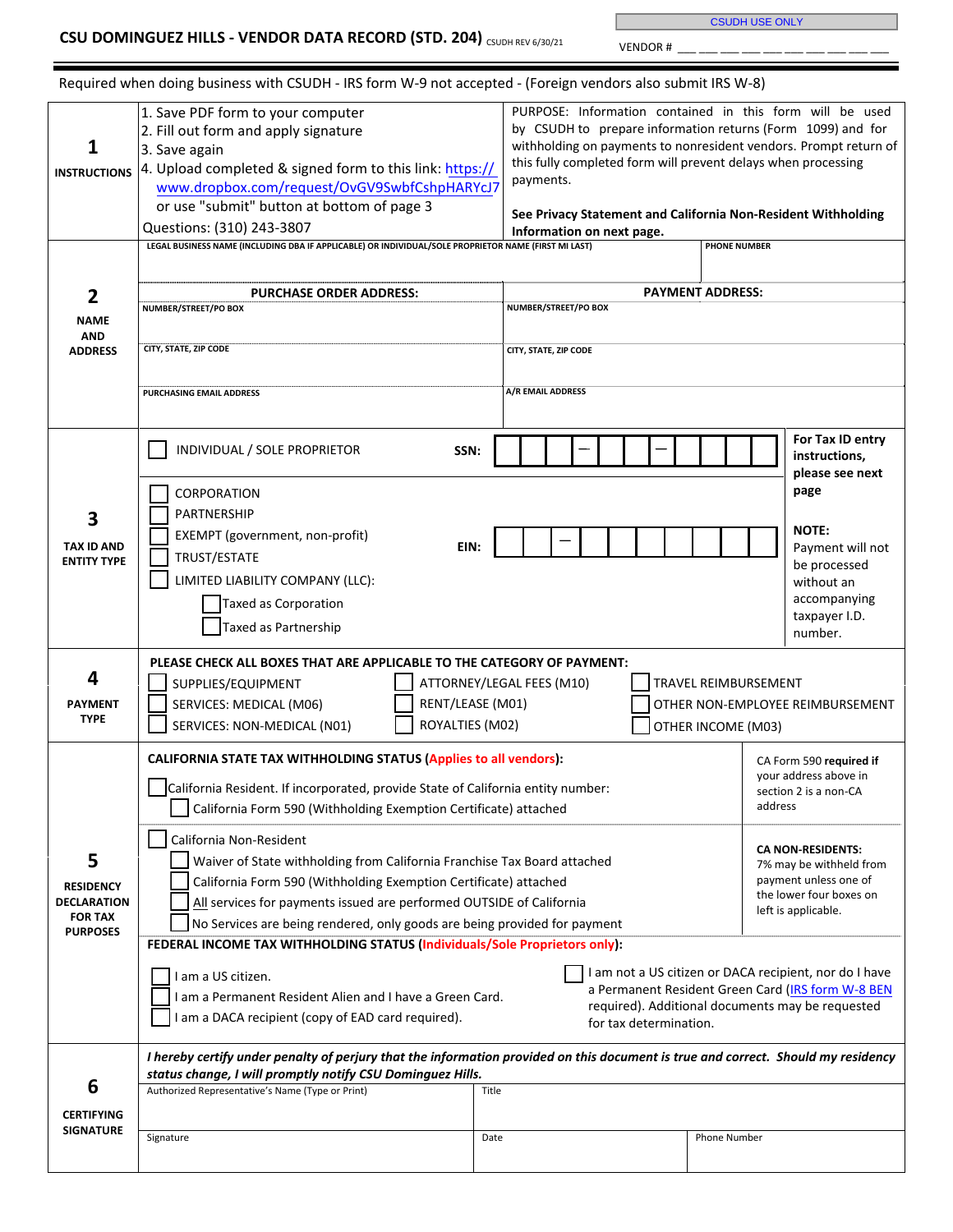| VENDOR DATA RECORD (STD. 204) INSTRUCTIONS (Rev 6/30/21)                                                                                                                                                                                                                                                                                                                                                                                                                                                                                                                                                                                                                                                                                                                                                                                                                                                                                        |                                                                                                                                                                                                                                                                                                                                                                                                                                                                                                                                                                                                         |                                                                                                                                                                                                                                                                                                                                                                                                                                                                                                                                            |                                                                                              |  |  |  |
|-------------------------------------------------------------------------------------------------------------------------------------------------------------------------------------------------------------------------------------------------------------------------------------------------------------------------------------------------------------------------------------------------------------------------------------------------------------------------------------------------------------------------------------------------------------------------------------------------------------------------------------------------------------------------------------------------------------------------------------------------------------------------------------------------------------------------------------------------------------------------------------------------------------------------------------------------|---------------------------------------------------------------------------------------------------------------------------------------------------------------------------------------------------------------------------------------------------------------------------------------------------------------------------------------------------------------------------------------------------------------------------------------------------------------------------------------------------------------------------------------------------------------------------------------------------------|--------------------------------------------------------------------------------------------------------------------------------------------------------------------------------------------------------------------------------------------------------------------------------------------------------------------------------------------------------------------------------------------------------------------------------------------------------------------------------------------------------------------------------------------|----------------------------------------------------------------------------------------------|--|--|--|
| Section 1                                                                                                                                                                                                                                                                                                                                                                                                                                                                                                                                                                                                                                                                                                                                                                                                                                                                                                                                       | <b>Requirement to Complete Vendor Data Record</b><br>A completed Vendor Data Record (VDR) is required for payments to all vendors and will be kept on file at CSUDH. Please return the fully<br>completed VDR form and any other necessary documents for vendor setups/updates to CSUDH-ACCOUNTS PAYABLE at the address listed in this<br>section.                                                                                                                                                                                                                                                      |                                                                                                                                                                                                                                                                                                                                                                                                                                                                                                                                            |                                                                                              |  |  |  |
| <b>Section 2</b>                                                                                                                                                                                                                                                                                                                                                                                                                                                                                                                                                                                                                                                                                                                                                                                                                                                                                                                                | Enter the payee's legal business name as shown on your income tax return. Individuals/Sole proprietorships must also include the owner's full name<br>as shown on your income tax return.<br>The purchasing address should be the address at which the payee chooses to receive correspondence. Do not enter payment address or lock<br>box information here. The remit-to address should be the address the payee chooses to receive payments. If there are multiple remit-to addresses<br>for the same payee, please list them and send it together with the completed Vendor Data Record (VDR) form. |                                                                                                                                                                                                                                                                                                                                                                                                                                                                                                                                            |                                                                                              |  |  |  |
|                                                                                                                                                                                                                                                                                                                                                                                                                                                                                                                                                                                                                                                                                                                                                                                                                                                                                                                                                 | Check ONE box that corresponds to the payee entity type. (For more information on account types and TIN info, visit www.IRS.gov)                                                                                                                                                                                                                                                                                                                                                                                                                                                                        |                                                                                                                                                                                                                                                                                                                                                                                                                                                                                                                                            |                                                                                              |  |  |  |
|                                                                                                                                                                                                                                                                                                                                                                                                                                                                                                                                                                                                                                                                                                                                                                                                                                                                                                                                                 |                                                                                                                                                                                                                                                                                                                                                                                                                                                                                                                                                                                                         | For this type of Account                                                                                                                                                                                                                                                                                                                                                                                                                                                                                                                   | Give name and SSN of:                                                                        |  |  |  |
|                                                                                                                                                                                                                                                                                                                                                                                                                                                                                                                                                                                                                                                                                                                                                                                                                                                                                                                                                 | $\mathbf{1}$                                                                                                                                                                                                                                                                                                                                                                                                                                                                                                                                                                                            | Individual                                                                                                                                                                                                                                                                                                                                                                                                                                                                                                                                 | The individual                                                                               |  |  |  |
|                                                                                                                                                                                                                                                                                                                                                                                                                                                                                                                                                                                                                                                                                                                                                                                                                                                                                                                                                 | $\overline{2}$                                                                                                                                                                                                                                                                                                                                                                                                                                                                                                                                                                                          | Two or more individuals (joint account)                                                                                                                                                                                                                                                                                                                                                                                                                                                                                                    | The actual owner of the account or if combined funds, the first<br>individual on the account |  |  |  |
|                                                                                                                                                                                                                                                                                                                                                                                                                                                                                                                                                                                                                                                                                                                                                                                                                                                                                                                                                 | 3                                                                                                                                                                                                                                                                                                                                                                                                                                                                                                                                                                                                       | Custodian account of a minor                                                                                                                                                                                                                                                                                                                                                                                                                                                                                                               | The minor                                                                                    |  |  |  |
|                                                                                                                                                                                                                                                                                                                                                                                                                                                                                                                                                                                                                                                                                                                                                                                                                                                                                                                                                 | 4                                                                                                                                                                                                                                                                                                                                                                                                                                                                                                                                                                                                       | a. The usual revocable savings trust (grantor is also trustee)<br>b. So-called trust account that is not a legal or valid trust under state law                                                                                                                                                                                                                                                                                                                                                                                            | The grantor-trustee                                                                          |  |  |  |
|                                                                                                                                                                                                                                                                                                                                                                                                                                                                                                                                                                                                                                                                                                                                                                                                                                                                                                                                                 | 5                                                                                                                                                                                                                                                                                                                                                                                                                                                                                                                                                                                                       | Sole proprietorship or disregarded entity owned by an individual                                                                                                                                                                                                                                                                                                                                                                                                                                                                           | The actual owner<br>The owner                                                                |  |  |  |
| <b>Section 3</b>                                                                                                                                                                                                                                                                                                                                                                                                                                                                                                                                                                                                                                                                                                                                                                                                                                                                                                                                | 6                                                                                                                                                                                                                                                                                                                                                                                                                                                                                                                                                                                                       | Grantor trust filing under Optional Form 1099 filling Method                                                                                                                                                                                                                                                                                                                                                                                                                                                                               | The grantor                                                                                  |  |  |  |
|                                                                                                                                                                                                                                                                                                                                                                                                                                                                                                                                                                                                                                                                                                                                                                                                                                                                                                                                                 |                                                                                                                                                                                                                                                                                                                                                                                                                                                                                                                                                                                                         | For this type of Account                                                                                                                                                                                                                                                                                                                                                                                                                                                                                                                   | Give name and EIN of:                                                                        |  |  |  |
|                                                                                                                                                                                                                                                                                                                                                                                                                                                                                                                                                                                                                                                                                                                                                                                                                                                                                                                                                 | $\overline{7}$                                                                                                                                                                                                                                                                                                                                                                                                                                                                                                                                                                                          | Disregarded entity not owned by an individual                                                                                                                                                                                                                                                                                                                                                                                                                                                                                              | The owner                                                                                    |  |  |  |
|                                                                                                                                                                                                                                                                                                                                                                                                                                                                                                                                                                                                                                                                                                                                                                                                                                                                                                                                                 | 8<br>9                                                                                                                                                                                                                                                                                                                                                                                                                                                                                                                                                                                                  | A valid trust, estate, or pension trust<br>Corporation or LLC electing corporate status on Form 8832 or Form 2553                                                                                                                                                                                                                                                                                                                                                                                                                          | Legal entity<br>The corporation                                                              |  |  |  |
|                                                                                                                                                                                                                                                                                                                                                                                                                                                                                                                                                                                                                                                                                                                                                                                                                                                                                                                                                 | 10                                                                                                                                                                                                                                                                                                                                                                                                                                                                                                                                                                                                      | Association, club, religious, charitable, educational, or other tax-exempt organization                                                                                                                                                                                                                                                                                                                                                                                                                                                    | The organization                                                                             |  |  |  |
|                                                                                                                                                                                                                                                                                                                                                                                                                                                                                                                                                                                                                                                                                                                                                                                                                                                                                                                                                 | 11                                                                                                                                                                                                                                                                                                                                                                                                                                                                                                                                                                                                      | Partnership or multi-member LLC                                                                                                                                                                                                                                                                                                                                                                                                                                                                                                            | The partnership                                                                              |  |  |  |
|                                                                                                                                                                                                                                                                                                                                                                                                                                                                                                                                                                                                                                                                                                                                                                                                                                                                                                                                                 | 12                                                                                                                                                                                                                                                                                                                                                                                                                                                                                                                                                                                                      | A broker or registered nominee                                                                                                                                                                                                                                                                                                                                                                                                                                                                                                             | The broker or nominee                                                                        |  |  |  |
|                                                                                                                                                                                                                                                                                                                                                                                                                                                                                                                                                                                                                                                                                                                                                                                                                                                                                                                                                 | 13                                                                                                                                                                                                                                                                                                                                                                                                                                                                                                                                                                                                      | Public entity (such as a state or local government, school district, or prison)                                                                                                                                                                                                                                                                                                                                                                                                                                                            | The public entity                                                                            |  |  |  |
|                                                                                                                                                                                                                                                                                                                                                                                                                                                                                                                                                                                                                                                                                                                                                                                                                                                                                                                                                 | 14                                                                                                                                                                                                                                                                                                                                                                                                                                                                                                                                                                                                      | Grantor trust filing under the Form 1041 filing Method or the Optional Form 1099 filing Method 2                                                                                                                                                                                                                                                                                                                                                                                                                                           | The trust                                                                                    |  |  |  |
| <b>Section 4</b>                                                                                                                                                                                                                                                                                                                                                                                                                                                                                                                                                                                                                                                                                                                                                                                                                                                                                                                                |                                                                                                                                                                                                                                                                                                                                                                                                                                                                                                                                                                                                         | Check ALL boxes that are applicable to the category of payment.                                                                                                                                                                                                                                                                                                                                                                                                                                                                            |                                                                                              |  |  |  |
|                                                                                                                                                                                                                                                                                                                                                                                                                                                                                                                                                                                                                                                                                                                                                                                                                                                                                                                                                 |                                                                                                                                                                                                                                                                                                                                                                                                                                                                                                                                                                                                         | ARE YOU A CALIFORNIA RESIDENT OR NONRESIDENT?                                                                                                                                                                                                                                                                                                                                                                                                                                                                                              |                                                                                              |  |  |  |
|                                                                                                                                                                                                                                                                                                                                                                                                                                                                                                                                                                                                                                                                                                                                                                                                                                                                                                                                                 | A corporation will be defined as a CA Resident if is qualified through the Secretary of State to conduct business in California.                                                                                                                                                                                                                                                                                                                                                                                                                                                                        |                                                                                                                                                                                                                                                                                                                                                                                                                                                                                                                                            |                                                                                              |  |  |  |
|                                                                                                                                                                                                                                                                                                                                                                                                                                                                                                                                                                                                                                                                                                                                                                                                                                                                                                                                                 |                                                                                                                                                                                                                                                                                                                                                                                                                                                                                                                                                                                                         | A partnership is considered a resident partnership if it has a permanent place of business in California. An estate is a resident if the decedent was a<br>California resident at the time of death. A trust is considered a resident if at least one trustee is a California resident.                                                                                                                                                                                                                                                    |                                                                                              |  |  |  |
|                                                                                                                                                                                                                                                                                                                                                                                                                                                                                                                                                                                                                                                                                                                                                                                                                                                                                                                                                 |                                                                                                                                                                                                                                                                                                                                                                                                                                                                                                                                                                                                         | For individuals and sole proprietors, the term "resident" includes every individual who is in California for other than a temporary or transitory<br>purpose and any individual domiciled in California who is absent for a temporary or transitory purpose. Generally, an individual who comes to<br>California for a purpose which will extend over a long or indefinite period will be considered a resident. However, an individual who comes to perform a<br>particular contract of short duration will be considered a non resident. |                                                                                              |  |  |  |
|                                                                                                                                                                                                                                                                                                                                                                                                                                                                                                                                                                                                                                                                                                                                                                                                                                                                                                                                                 | Payments to all non-resident vendors may be subject to withholding. Nonresident payees performing services in California or receiving rent, lease, or<br>royalty payments from property (real or personal) located in California will have 7% of their total payments withheld for State income taxes.                                                                                                                                                                                                                                                                                                  |                                                                                                                                                                                                                                                                                                                                                                                                                                                                                                                                            |                                                                                              |  |  |  |
| <b>Section 5</b>                                                                                                                                                                                                                                                                                                                                                                                                                                                                                                                                                                                                                                                                                                                                                                                                                                                                                                                                | If a reduced rate of withholding or waiver has been authorized by the Franchise Tax Board, attach a copy to this form and submit to CSUDH.                                                                                                                                                                                                                                                                                                                                                                                                                                                              |                                                                                                                                                                                                                                                                                                                                                                                                                                                                                                                                            |                                                                                              |  |  |  |
|                                                                                                                                                                                                                                                                                                                                                                                                                                                                                                                                                                                                                                                                                                                                                                                                                                                                                                                                                 | For information on Nonresident withholding, contact the Franchise Tax Board at the numbers listed below:<br>Withholding Services and Compliance Section: 1-888-792-4900 or Outside the United States: 1-916-845-4900<br>For hearing impaired with TDD, call: 1-800-822-6268 or E-mail Address: wscs.gen@ftb.ca.gov or visit FTB's Website: www.ftb.ca.gov                                                                                                                                                                                                                                               |                                                                                                                                                                                                                                                                                                                                                                                                                                                                                                                                            |                                                                                              |  |  |  |
|                                                                                                                                                                                                                                                                                                                                                                                                                                                                                                                                                                                                                                                                                                                                                                                                                                                                                                                                                 |                                                                                                                                                                                                                                                                                                                                                                                                                                                                                                                                                                                                         |                                                                                                                                                                                                                                                                                                                                                                                                                                                                                                                                            |                                                                                              |  |  |  |
|                                                                                                                                                                                                                                                                                                                                                                                                                                                                                                                                                                                                                                                                                                                                                                                                                                                                                                                                                 | FOREIGN CITIZENS and FOREIGN BUSINESSES                                                                                                                                                                                                                                                                                                                                                                                                                                                                                                                                                                 |                                                                                                                                                                                                                                                                                                                                                                                                                                                                                                                                            |                                                                                              |  |  |  |
|                                                                                                                                                                                                                                                                                                                                                                                                                                                                                                                                                                                                                                                                                                                                                                                                                                                                                                                                                 | Federal tax withholding regulations differ significantly from California tax withholding requirements. A tax analysis consultation and additional                                                                                                                                                                                                                                                                                                                                                                                                                                                       |                                                                                                                                                                                                                                                                                                                                                                                                                                                                                                                                            |                                                                                              |  |  |  |
| Section 6                                                                                                                                                                                                                                                                                                                                                                                                                                                                                                                                                                                                                                                                                                                                                                                                                                                                                                                                       |                                                                                                                                                                                                                                                                                                                                                                                                                                                                                                                                                                                                         | Provide the name, title, signature and telephone number of the beneficial owner of the payment requested or authorized agent of beneficial owner.                                                                                                                                                                                                                                                                                                                                                                                          |                                                                                              |  |  |  |
|                                                                                                                                                                                                                                                                                                                                                                                                                                                                                                                                                                                                                                                                                                                                                                                                                                                                                                                                                 |                                                                                                                                                                                                                                                                                                                                                                                                                                                                                                                                                                                                         | Provide the date the form was completed.                                                                                                                                                                                                                                                                                                                                                                                                                                                                                                   |                                                                                              |  |  |  |
| <b>Privacy Statement</b><br>Section 7(b) of the Privacy Act of 1974 (Public Law 93-5791) requires that any federal, state, or local governmental agency which requests an individual to disclose his social security account<br>number shall inform that individual whether that disclosure is mandatory or voluntary, by which statutory or other authority such number is solicited, and what uses will be made of it.<br>The State of California requires that all parties entering into business transactions that may lead to payment(s) from the State must provide their Taxpayer Identification Number (TIN) as<br>required by Revenue and Taxation Code Section 18646, to facilitate tax compliance enforcement activities and preparation of Form 1099 and other information returns as required by<br>Internal Revenue Code Section 6109(a). The TIN for individuals and sole proprietorships is their Social Security Number (SSN). |                                                                                                                                                                                                                                                                                                                                                                                                                                                                                                                                                                                                         |                                                                                                                                                                                                                                                                                                                                                                                                                                                                                                                                            |                                                                                              |  |  |  |
|                                                                                                                                                                                                                                                                                                                                                                                                                                                                                                                                                                                                                                                                                                                                                                                                                                                                                                                                                 |                                                                                                                                                                                                                                                                                                                                                                                                                                                                                                                                                                                                         | It is mandatory to furnish the information requested. Federal law requires that payments for which the requested information is not provided be subject to a 31% withholding and state law<br>imposes noncompliance penalties up to \$20,000.                                                                                                                                                                                                                                                                                              |                                                                                              |  |  |  |
|                                                                                                                                                                                                                                                                                                                                                                                                                                                                                                                                                                                                                                                                                                                                                                                                                                                                                                                                                 | You have the right to access records containing your personal information, such as your SSN. To exercise that right, please contact the business services unit or the accounts payable unit of<br>the state agency(ies) with which you transact that business.                                                                                                                                                                                                                                                                                                                                          |                                                                                                                                                                                                                                                                                                                                                                                                                                                                                                                                            |                                                                                              |  |  |  |
|                                                                                                                                                                                                                                                                                                                                                                                                                                                                                                                                                                                                                                                                                                                                                                                                                                                                                                                                                 |                                                                                                                                                                                                                                                                                                                                                                                                                                                                                                                                                                                                         | Please call the Department of Finance, Fiscal Systems and Consulting Unit at (916) 324-0385 if you have any questions regarding this Privacy Statement. Questions related to residency or<br>withholding should be referred to the telephone numbers listed above. All other questions should be referred to the requesting agency listed in section 1.                                                                                                                                                                                    |                                                                                              |  |  |  |

Г